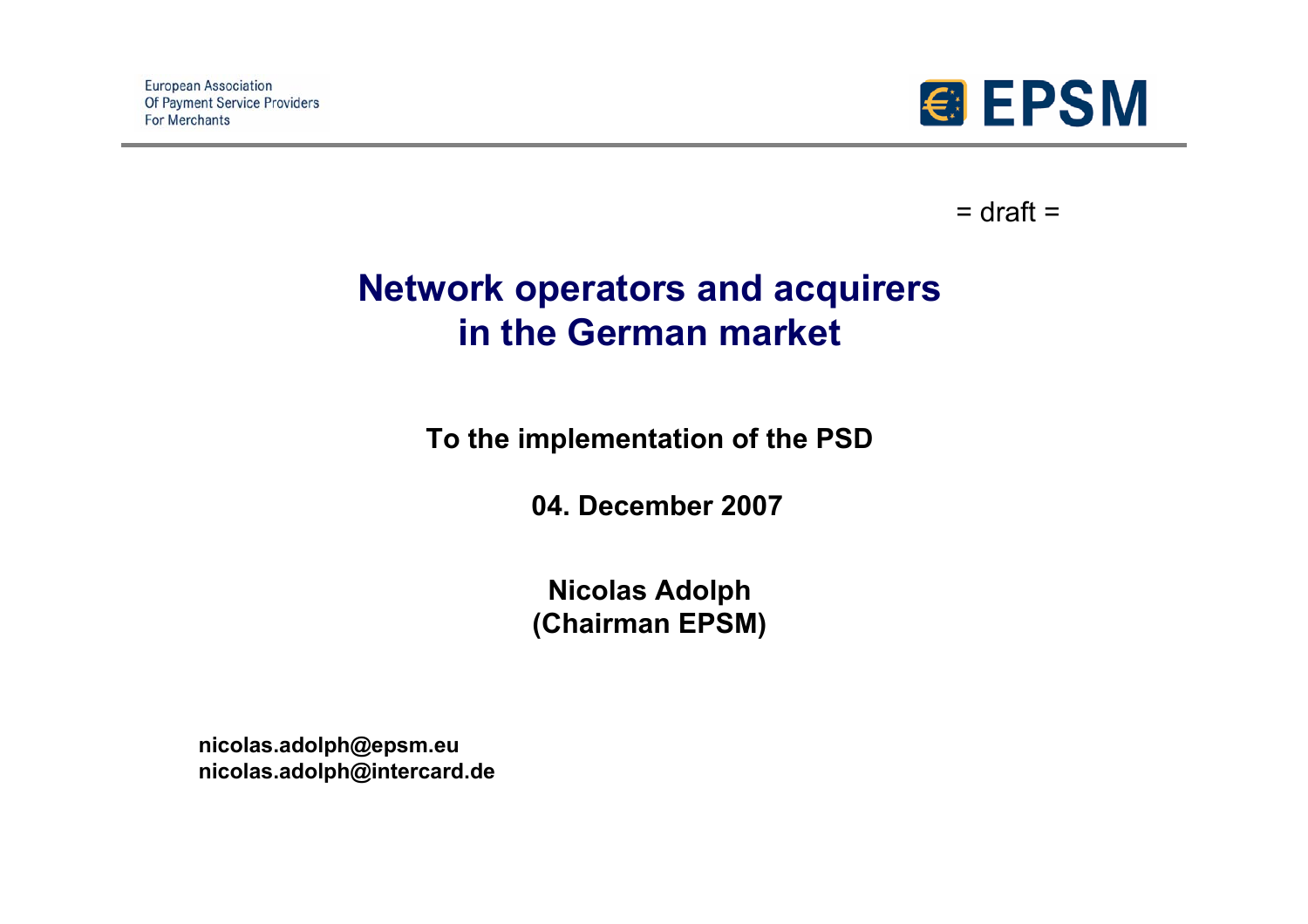

#### **Card market in Germany: Typical, essential contracts (***with examples***)**

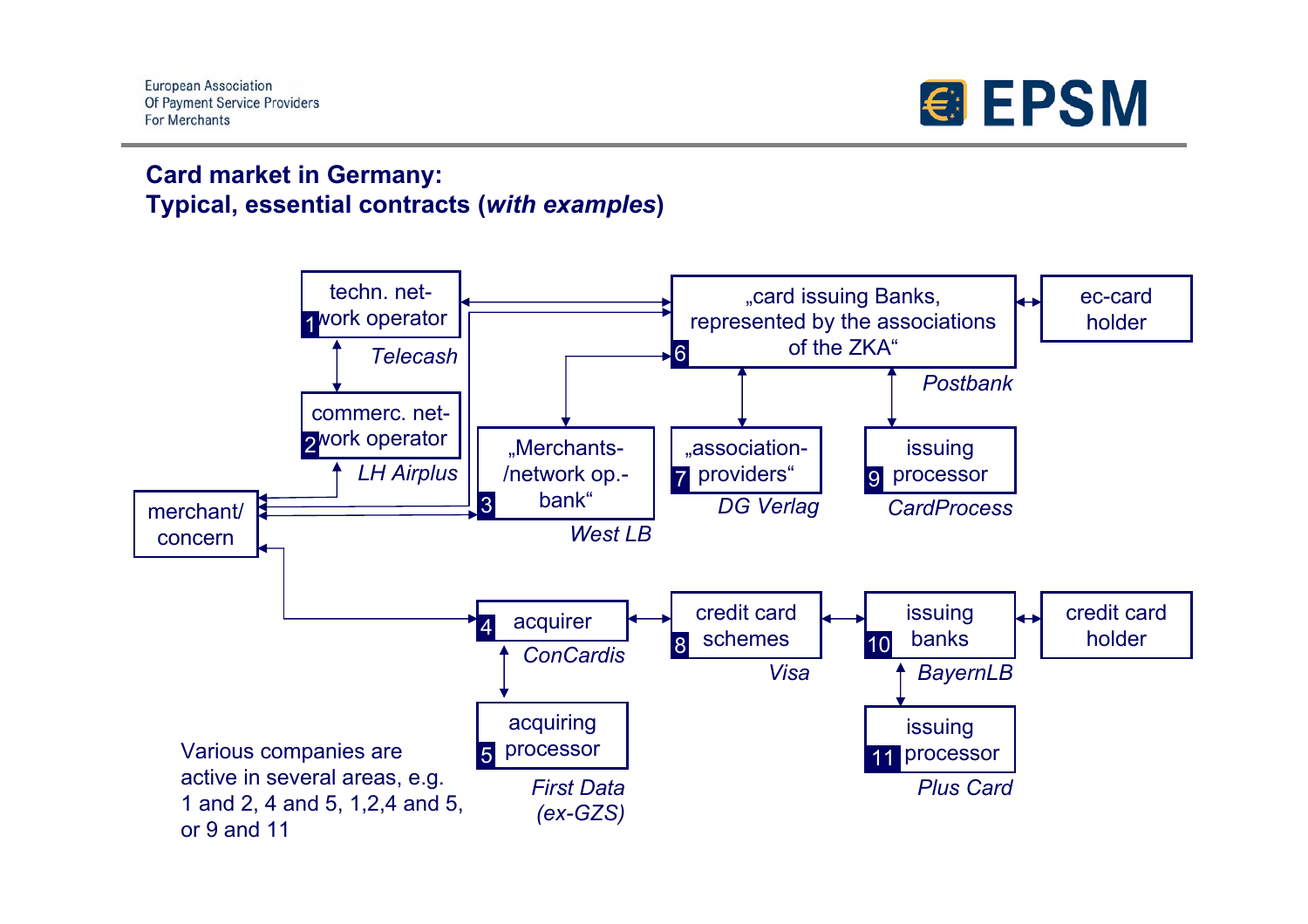

## **Typical process in German credit card-acceptance ("GICC Single Host")**

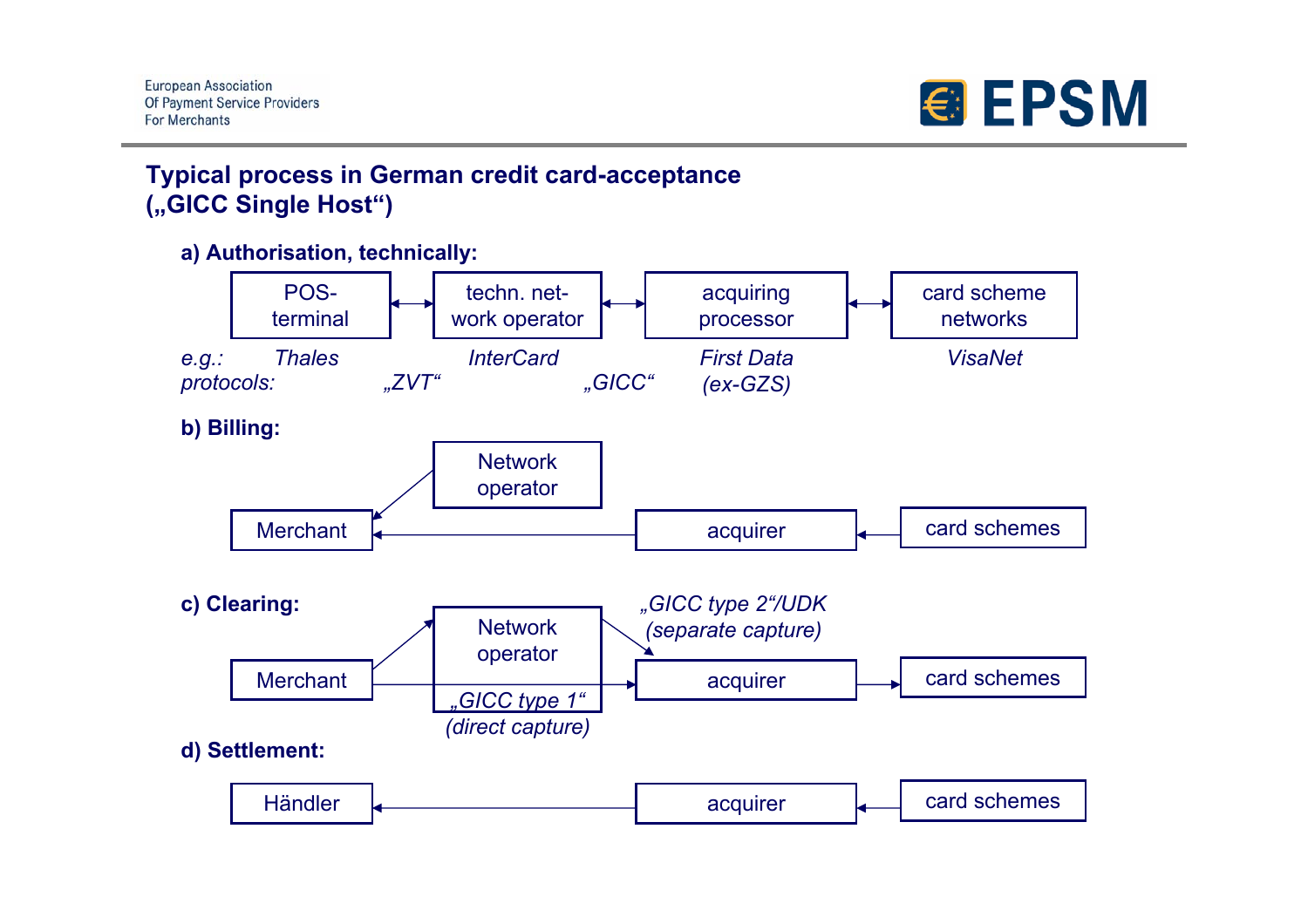

### **Typical process in German ec-card acceptance**



**c) Clearing (DTA-creation and -clearing): with and without network operator**



**c) Settlement: with and without network operator**

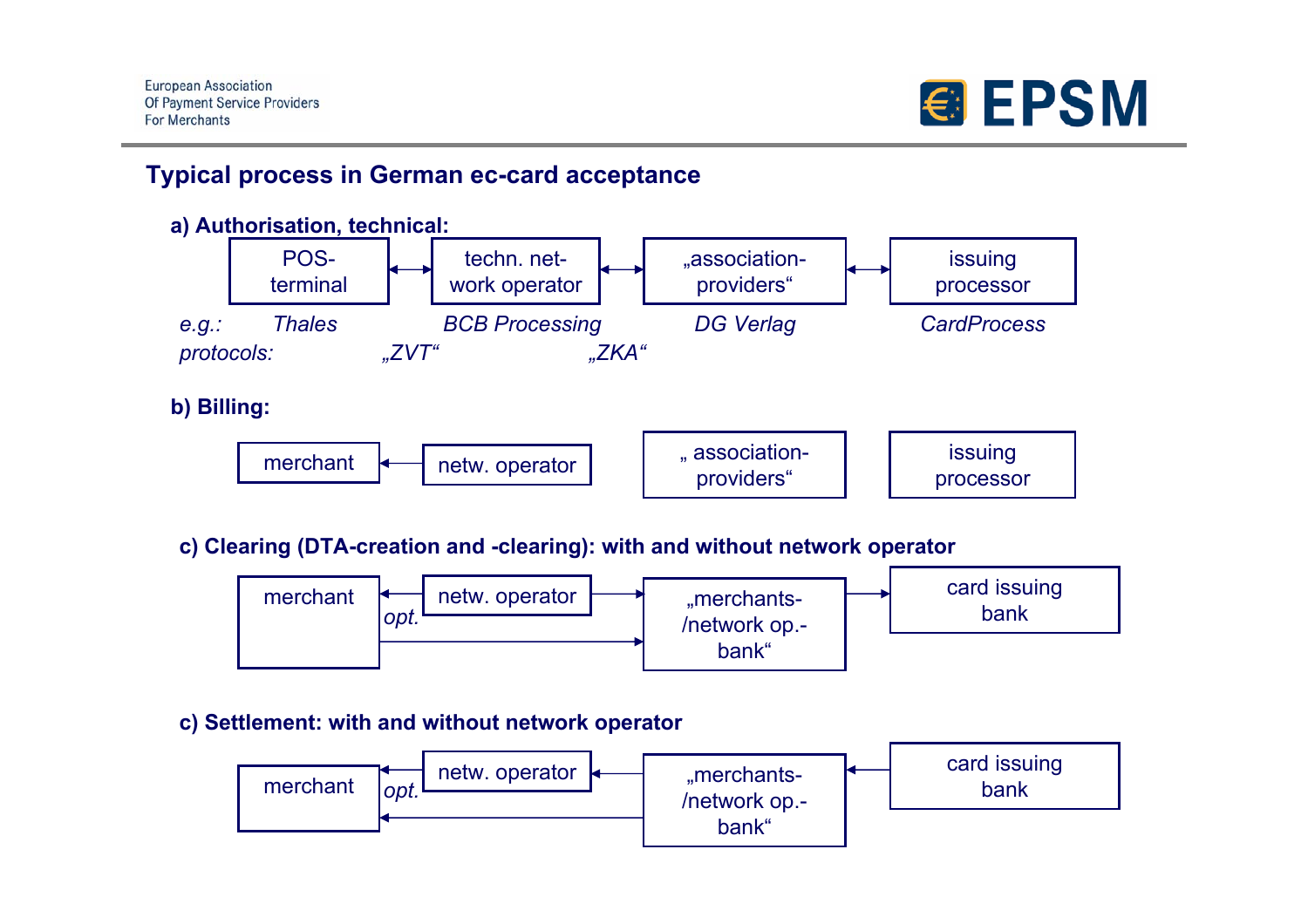

### **Essential settlement options with ec-card payments ("electronic cash" and "ec-Lastschrift"/ec-direct debit)**

DTA-clearing by the network operator on the order of the merchant to the:

- 1. bank account of the merchants at the "merchant's bank"
- 2. bank account of a concern company at the "merchant's bank"
- 3. standard bank account of the network operator, from there credit transfer to the merchant
- 4. collective fiduciary bank account of the network operator, from there credit transfer to the merchant
- 5. single fiduciary bank account of the network operator, from there credit transfer to the merchant